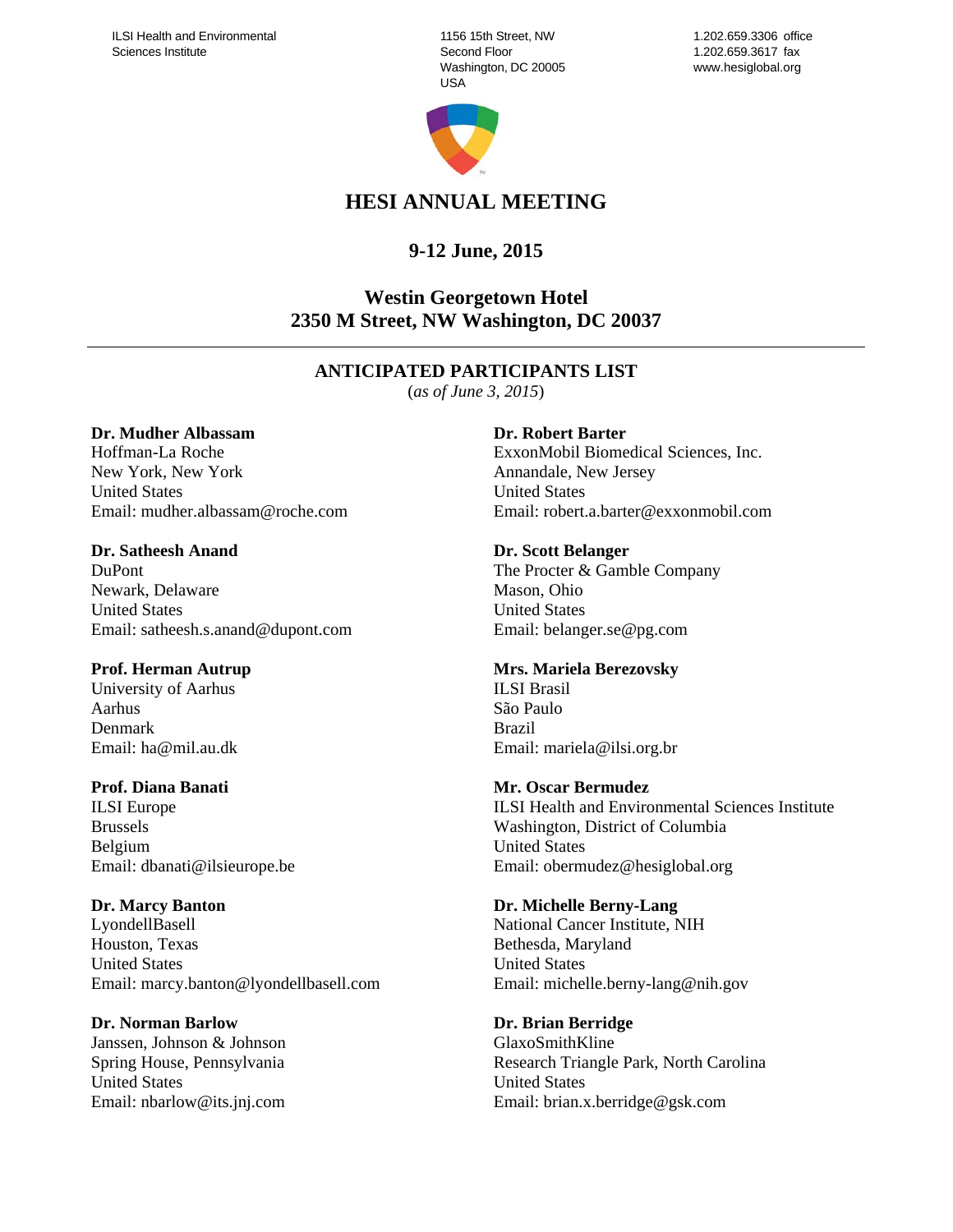#### **Ms. Beth-Ellen Berry**

International Life Sciences Institute Washington, District of Columbia United States Email: bberry@ilsi.org

#### **Dr. Matthew Bogdanffy**

Boehringer Ingelheim Pharmaceuticals, Inc. Ridgefield, Connecticut United States Email: matthew.bogdanffy@boehringer-ingelheim.com

# **Prof. Alan Boobis**

Imperial College London London United Kingdom Email: a.boobis@imperial.ac.uk

# **Dr David Brewster**

Vertex Pharmaceuticals Boston, MA United States Email: david\_brewster@vrtx.com

# **Dr. Connie Chen**

ILSI Health and Environmental Sciences Institute Washington, District of Columbia United States Email: cchen@hesiglobal.org

# **Dr. Samuel Cohen**

University of Nebraska Medical Center Omaha, Nebraska United States Email: scohen@unmc.edu

# **Dr. Jon Cook**

Pfizer Inc. Groton, Connecticut United States Email: jon.c.cook@pfizer.com

# **Ms. Courtney Cruse**

US Food and Drug Administration Silver Spring, Maryland United States Email: courtney.cruse412@topper.wku.edu

#### **Dr. Myrtle Davis**

National Cancer Institute/NIH Bethesda, Maryland United States Email: myrtledavis@mail.nih.gov

#### **Mr. Philippe Detilleux**

Sanofi Vitry Sur Seine France Email: philippe.detilleux@sanofi.com

#### **Dr. Dennis Devlin**

Exxon Mobil Corporation Irving, Texas United States Email: dennis.j.devlin@exxonmobil.com

#### **Dr. Yvonne Dragan**

DuPont Newark, Delaware United States Email: yvonne.p.dragan@dupont.com

#### **Dr. Michal Eldan**

Luxembourg Industries Ltd. Tel Aviv Israel Email: meldan@luxpam.com

# **Dr. Michelle Embry**

ILSI Health and Environmental Sciences Institute Washington, District of Columbia United States Email: membry@ilsi.org

# **Dr. Feleke Eshete**

US Food and Drug Administration/CDER Silver Spring, Maryland United States Email: feleke.eshete@fda.hhs.gov

#### **Dr. Mary Farach-Carson**

Rice University Houston, Texas United States Email: farachca@rice.edu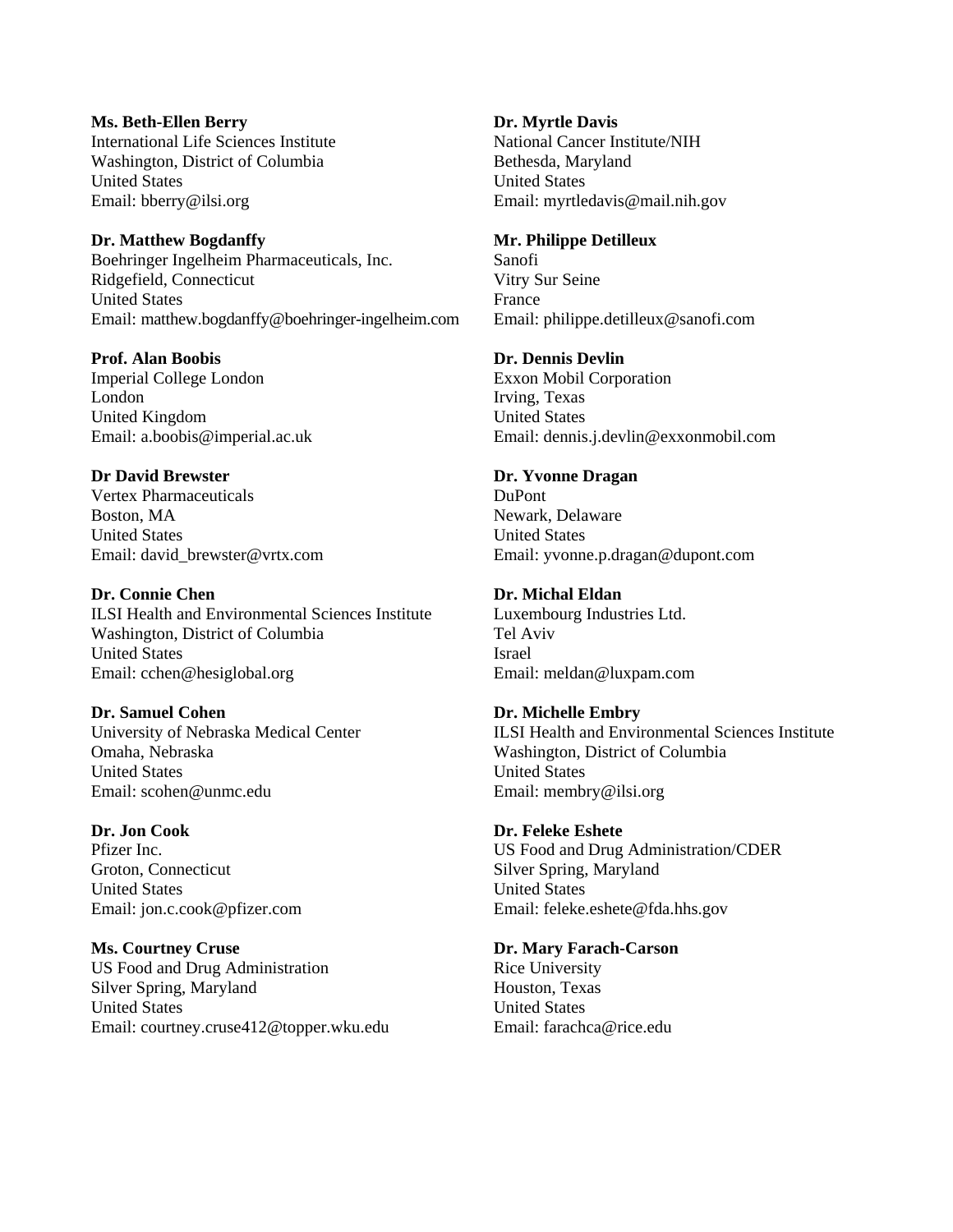#### **Ms. Brianna Farr**  ILSI Health and Environmental Sciences Institute Washington, District of Columbia United States Email: bfarr@hesiglobal.org

# **Dr. Roberto Flores**  National Cancer Institute

Bethesda, Maryland United States Email: floresr2@mail.nih.gov

# **Dr. Shoji Fukushima**

Japan Bioassay Research Center, Japan Industrial Safety and Health Association Kanagawa Japan Email: s-fukushima@jisha.or.jp

# **Dr. Timothy Gant**

Centre for Radiation, Chemical and Environmental Hazards Oxfordshire United Kingdom Email: tim.gant@phe.gov.uk

# **Ms. Teyent Getaneh**

ILSI Health and Environmental Sciences Institute Washington, District of Columbia United States Email: tgetaneh@hesiglobal.org

# **Ms. Melissa Gilden**

ILSI Health and Environmental Sciences Institute Washington, District of Columbia United States Email: mgilden@hesiglobal.org

# **Dr. Andrew Glickman**

Chevron Corporation San Ramon, California United States Email: aglickman@chevron.com

# **Dr. Daniel Goldstein**

Monsanto Company St. Louis, Missouri United States Email: daniel.a.goldstein@monsanto.com

#### **Dr. Michael Graziano**  Bristol-Myers Squibb Company Princeton, New Jersey United States Email: michael.graziano@bms.com

# **Dr. George Gray**

George Washington University Washington, District of Columbia United States Email: gmgray@gwu.edu

# **Prof. Jessica Green**

University of Oregon and the Santa Fe Institute Eugene, Oregon United States Email: jlgreen@uoregon.edu

# **Dr. Patrick Guiney**

University of Wisconsin Stoughton, Wisconsin United States Email: pdguiney@gmail.com

# **Dr. Peggy Guzzie-Peck**

Janssen, Johnson & Johnson Spring House, Pennsylvania United States Email: pguzziep@its.jnj.com

# **Dr. Laurie Hanson**

Pfizer Inc. Groton, Connecticut United States Email: laurie.a.hanson@pfizer.com

# **Dr. Ernie Harpur**

Newcastle University Newcastle upon Tyne United Kingdom Email: ernieharpur@gmail.com

# **Dr. Suzie Harris**

International Life Sciences Institute Washington, District of Columbia United States Email: sharris@ilsi.org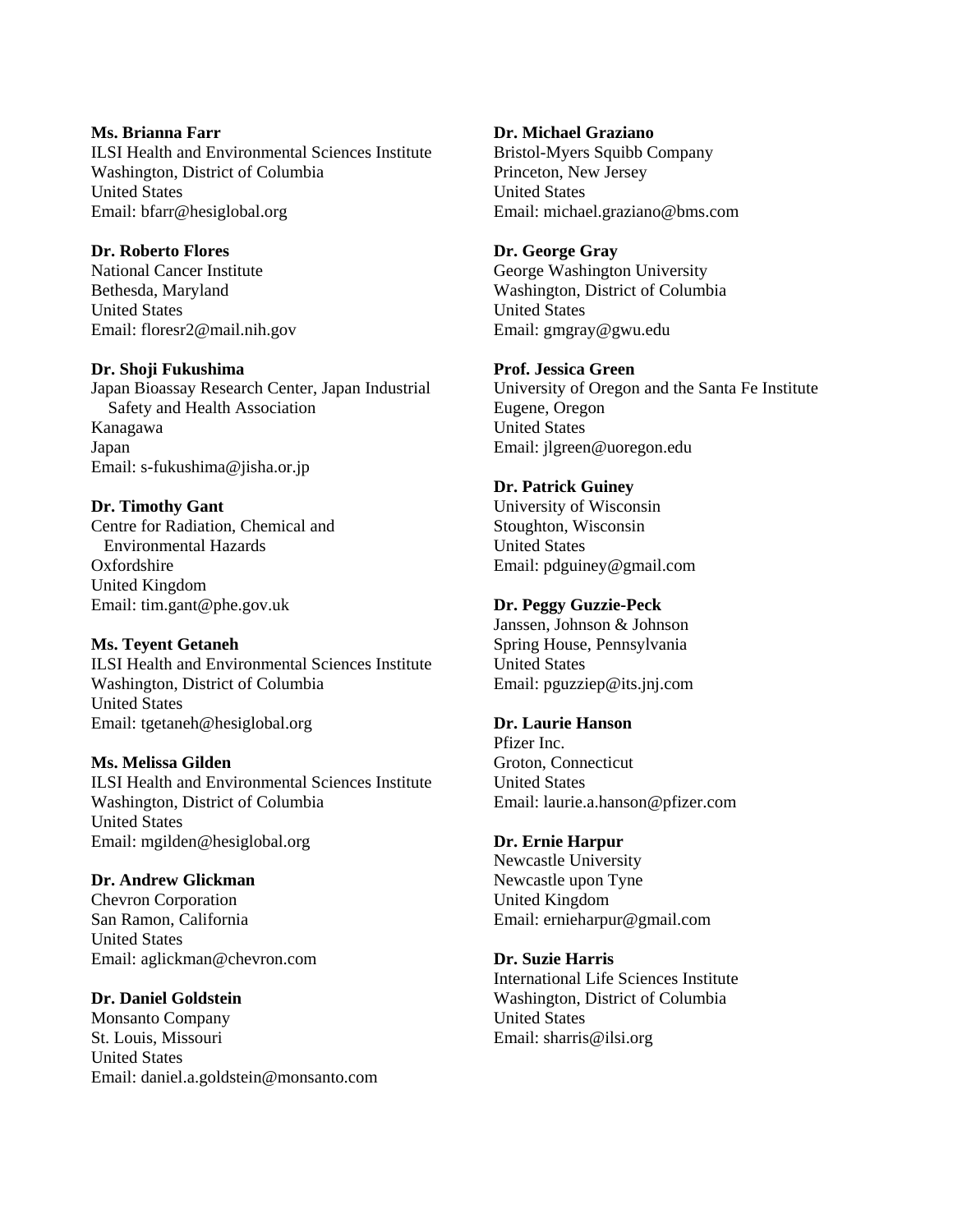#### **Dr. Charles Hastings**

BASF Corporation Durham, North Carolina United States Email: charles.hastings@basf.com

#### **Dr. Paul Hinderliter**

Syngenta Greensboro, North Carolina United States Email: paul.hinderliter@syngenta.com

#### **Dr. Julia Hui**

Celgene Corporation Summit, New Jersey United States Email: jhui@celgene.com

# **Dr. Toshihisa Ishikawa**

NPO Personalized Medicine & Healthcare Yokohama Japan Email: toshihisa.ishikawa.r@gmail.com

#### **Dr. Robert Johnson**

Novartis Pharmaceuticals East Hanover, New Jersey United States Email: robert-1.johnson@novartis.com

# **Dr. Segenet Kelemu**

International Centre of Insect Physiology and Ecology (icipe) Nairobi Kenya Email: dg@icipe.org

**Prof. James Klaunig**  Indiana University Bloomington, Illinois United States Email: jklauni@indiana.edu

**Dr. James Kramer**  ChanTest, A Charles River Company Cleveland, Ohio United States Email: james.kramer@crl.com

#### **Dr. Tobias Landmann**  International Centre of Insect Physiology and Ecology (icipe) Nairobi Kenya Email: tlandmann@icipe.org

# **Dr. Serrine Lau**

University of Arizona Tucson, Arizona United States Email: lau@pharmacy.arizona.edu

# **Dr. Lois Lehman-McKeeman**

Bristol-Myers Squibb Company Princeton, New Jersey United States Email: lois.lehman-mckeeman@bms.com

# **Prof. Paul J. Lioy**

Rutgers University - RBHS-RWJMS Piscataway, New Jersey United States Email: plioy@eohsi.rutgers.edu

### **Mrs. Carolyn Lugbill**

Tecker International LLC Fairfax, Virginia United States Email: clugbill@tecker.com

#### **Dr. José Manautou**

University of Connecticut Storrs, Connecticut United States Email: jemanautou@gmail.com

#### **Dr. Donald Marsh**  Merck Research Laboratories

Kenilworth, New Jersey United States Email: donald\_marsh@merck.com

#### **Dr. Scott McClain** Syngenta Crop Protection, LLC Research Triangle Park United States Email: scott.mcclain@syngenta.com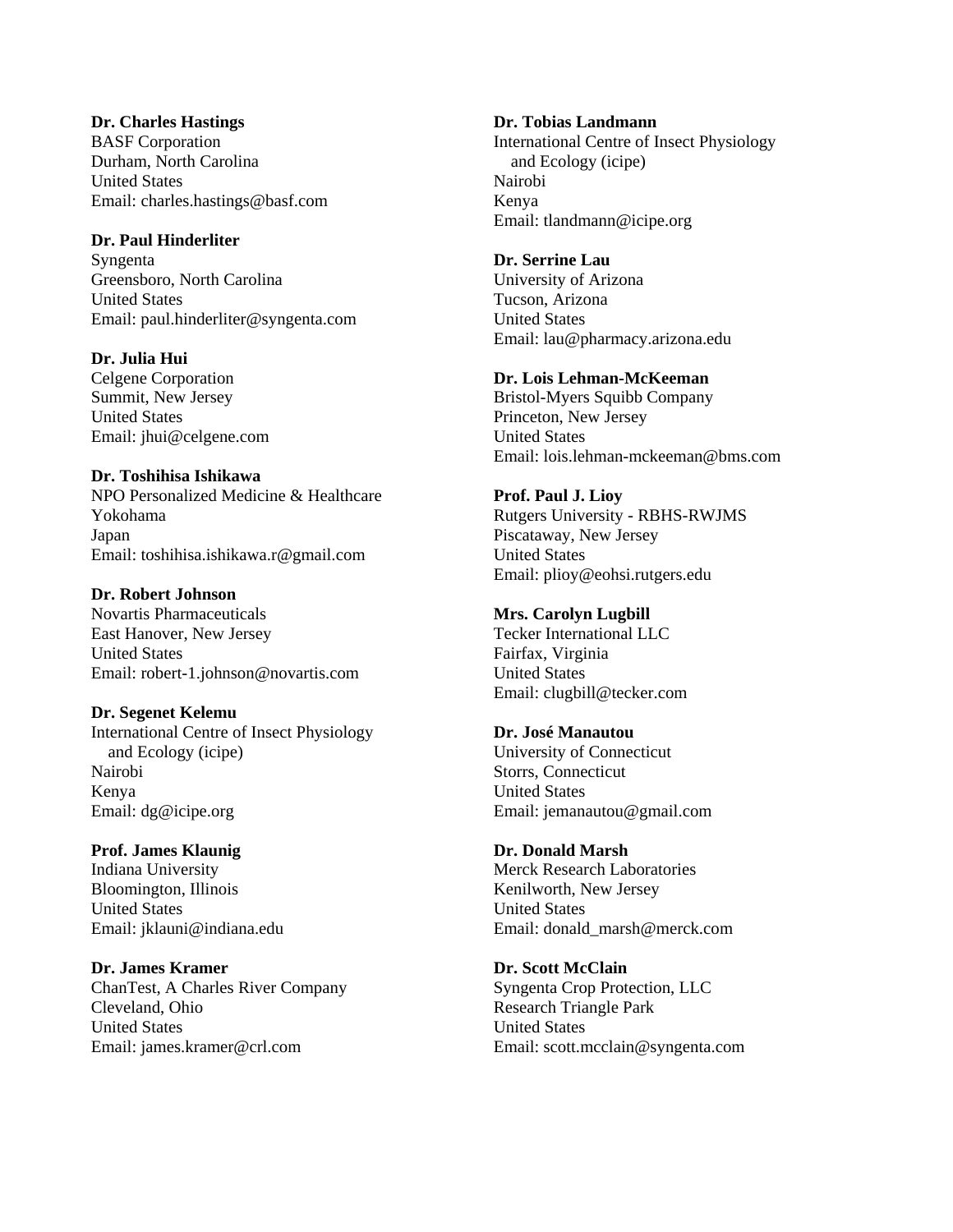#### **Dr. Morven McLean**  ILSI Research Foundation Washington, District of Columbia United States Email: mmclean@ilsi.org

#### **Dr. Charlene McQueen**

US Environmental Protection Agency Research Triangle Park, North Carolina United States Email: mcqueen.charlene@epa.gov

**Dr. Donna Mendrick**  US Food and Drug Administration/NCTR Silver Spring, Maryland United States Email: donna.mendrick@fda.hhs.gov

#### **Dr. Gary Minsavage**

ExxonMobil Biomedical Sciences, Inc. Annandale, New Jersey United States Email: gary.d.minsavage@exxonmobil.com

#### **Dr. Terrence Monks**

University of Arizona Tucson, Arizona United States Email: monks@pharmacy.arizona.edu

#### **Prof. Angelo Moretto**

University of Milano Milan, Italy Email: angelo.moretto@unimi.it

#### **Dr. Derek Muir**

Environment Canada Burlington, Ontario Canada Email: derek.muir@ec.gc.ca

**Dr. Gregory Mullen** 

Kings College London London United Kingdom Email: greg.mullen@kcl.ac.uk **Dr. Peyton Myers**  US Food and Drug Administration Silver Spring, Maryland United States Email: laine.myers@fda.hhs.gov

#### **Ms. Cyndi Nobles**

ILSI Health and Environmental Sciences Institute Washington, District of Columbia United States Email: cnobles@hesiglobal.org

#### **Dr. Raegan O'Lone**

ILSI Health and Environmental Sciences Institute Washington, District of Columbia United States Email: rolone@hesiglobal.org

#### **Dr. Stan Parish**

ILSI Health and Environmental Sciences Institute Washington, District of Columbia United States Email: sparish@hesiglobal.org

#### **Mr. Steven Parker**

International Life Sciences Institute Washington, District of Columbia United States Email: sparker@ilsi.org

#### **Dr. Timothy Pastoor**

Syngenta Greensboro, North Carolina United States Email: timothypastoor@gmail.com

#### **Mrs. Syril Pettit**

ILSI Health and Environmental Sciences Institute Washington, District of Columbia United States Email: spettit@hesiglobal.org

#### **Prof. Martin Philbert**

University of Michigan School of Public Health Ann Arbor, Michigan United States Email: philbert@umich.edu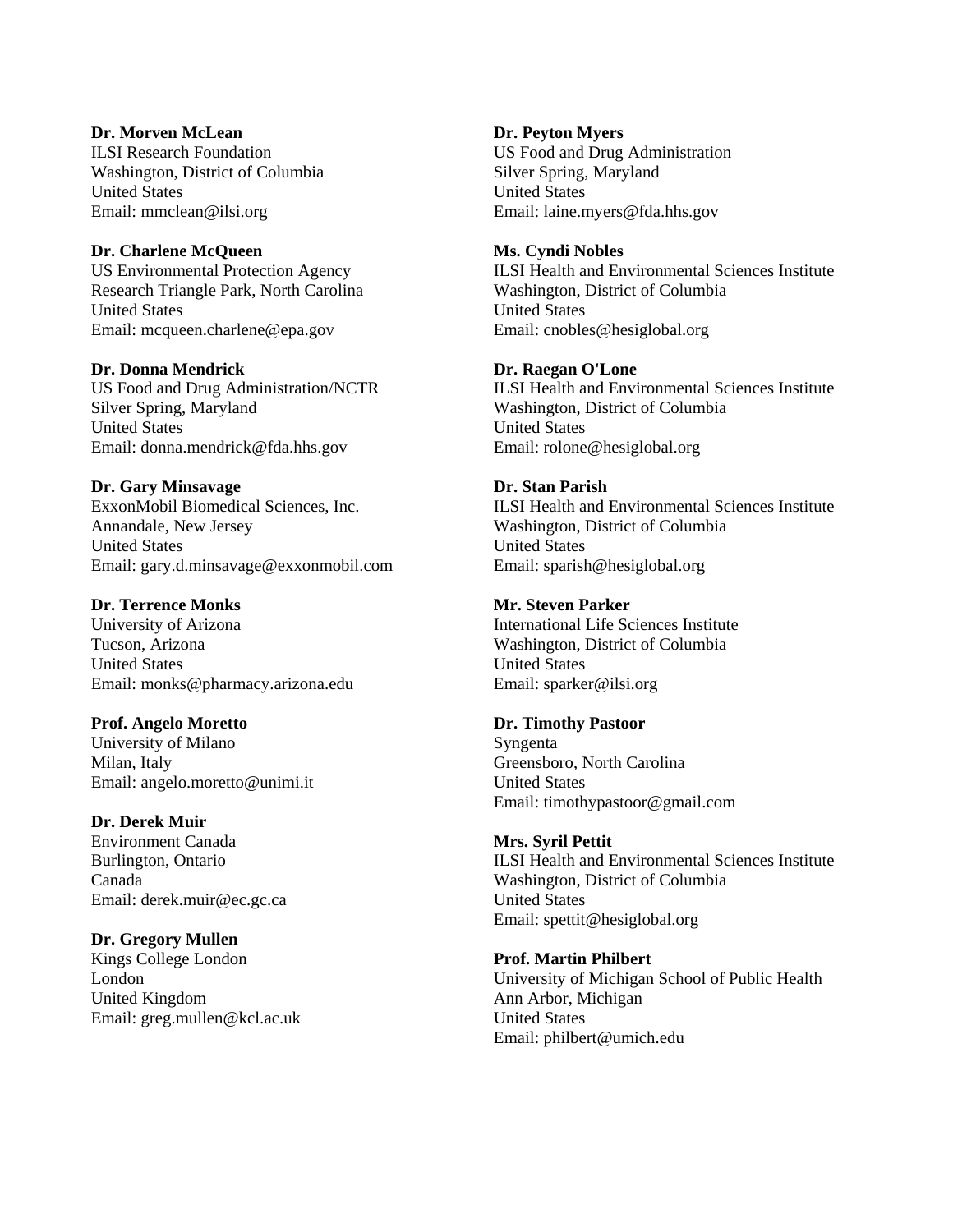#### **Mrs. Jennifer Pierson**

ILSI Health and Environmental Sciences Institute Washington, District of Columbia United States Email: jpierson@hesiglobal.org

#### **Dr. Stefan Platz**

AstraZeneca Macclesfield United Kingdom Email: stefan.platz@astrazeneca.com

### **Dr. Alan Poole**

ECETOC Brussels Belgium Email: alan.poole@ecetoc.org

# **Dr. Kausar Begam Riaz Ahmed**

US Food and Drug Administration Silver Spring, Maryland United States Email: kausarbegam@gmail.com

# **Dr. Robert Rickard**

DuPont Wilmington, Delaware United States Email: robert.w.rickard@dupont.com

# **Dr. Ruth Roberts**

AstraZeneca Macclesfield United Kingdom Email: ruth.roberts@astrazeneca.com

# **Dr. Craig Rowlands**

The Dow Chemical Company Midland, Michigan United States Email: jcrowlands@dow.com

**Dr. Keiichiro Sato**  Takeda Pharmaceutical Company Limited Kanagawa Japan Email keiichiro.sato@takeda.com

# **Dr. Kathleen Shelton**

DuPont Company Newark, Delaware United States Email: Kathleen.A.Shelton@DuPont.com

#### **Dr. William Shingleton**

GE Healthcare Amersham United Kingdom Email: bill.shingleton@ge.com

#### **Mr. Michael Shirreffs**

International Life Sciences Institute Washington, District of Columbia United States Email: sshirreffs@ilsi.og

# **Prof. Lewis Smith**

University of Leicester Leicester United Kingdom Email: LLS10@leicester.ac.uk

#### **Dr. James Stevens**

Eli Lilly & Company Indianapolis, Indiana United States Email: stevens\_james\_l@lilly.com

# **Mr. Shawn Sullivan**

International Life Sciences Institute Washington, District of Columbia United States Email: ssullivan@ilsi.org

# **Ms. Ayako Takei**

ICaRuS Japan Limited Tokyo Japan Email: atakei@hesiglobal.org

# **Dr. Jennifer Tanir**

ILSI Health and Environmental Sciences Institute Washington, District of Columbia United States Email: jtanir@hesiglobal.org